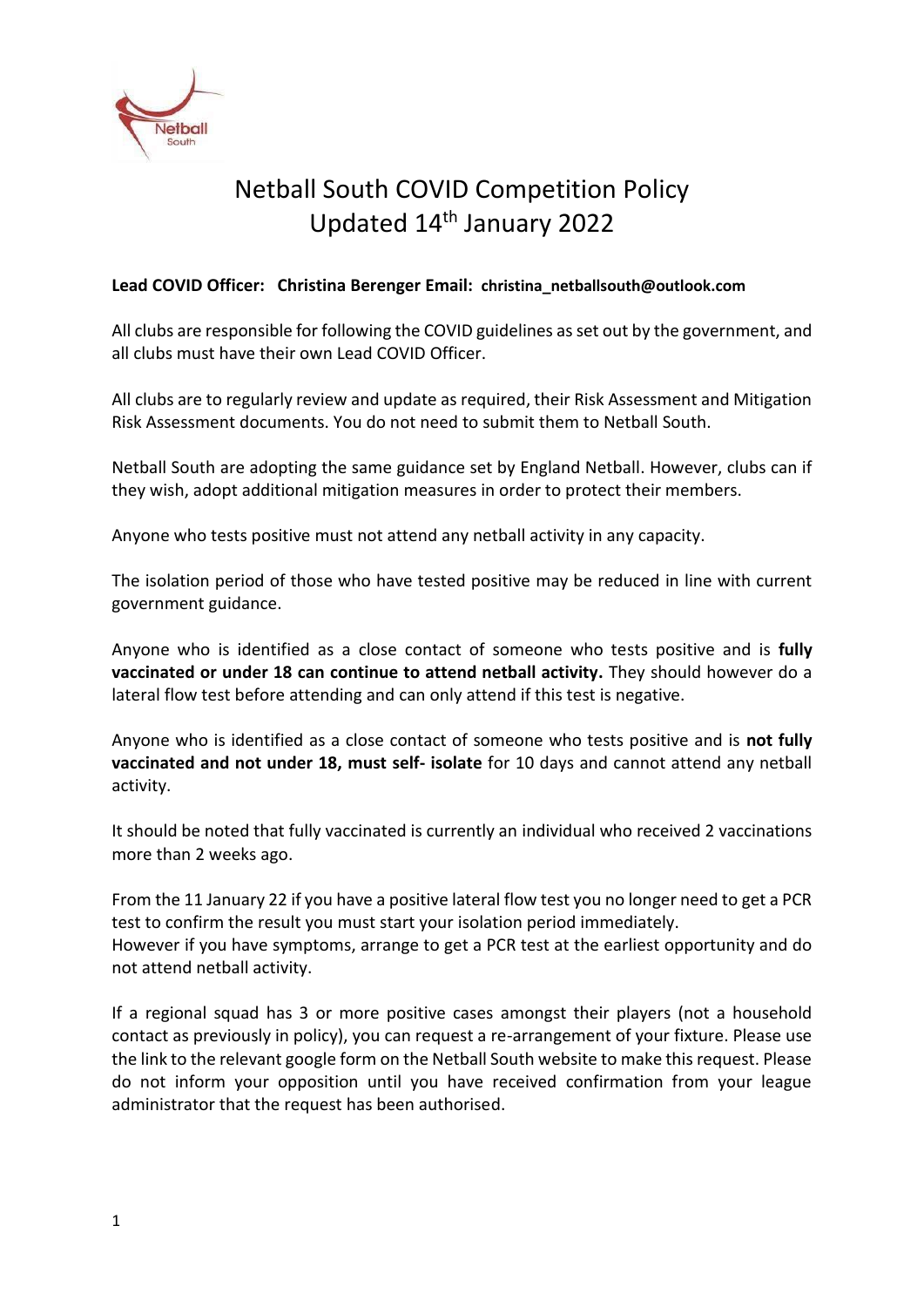

# Netball South COVID Competition Policy Updated 14<sup>th</sup> January 2022

We will require the players names, and we may request evidence of the positive test (either the NHS PCR notification or the uploaded LFT as per current guidance [report their result on](https://www.gov.uk/report-covid19-result)  [GOV.UK.](https://www.gov.uk/report-covid19-result)

Registers should be maintained at netball activity so that COVID-19 Officers can advise on close contacts should any positive cases arise in the 72 hours following the activity.

If a participant displays symptoms on arrival they MUST NOT participate, they must isolate themselves from others in attendance and make arrangements to return home immediately.

Netball South strongly **recommend** that due to the highly contagious Omicron strain, if a member of a household is positive with Covid, that player does not attend club training  $$ unless you are confident in your Covid protocols to minimise the spread the virus across large training groups and multiple squads.

We recommend that clubs ensure their members are aware of their continued right to Opt In or Out of participation due to the continued risk - especially with the clinically vulnerable and unvaccinated members. By entering the league, you have as a club Opted Into participation.

### **PRIOR TO NETBALL ACTIVITY**

Ensure pre-travel health screening is undertaken prior to travelling.

There is no legal requirement to complete a COVID-19 test before any netball activity, but while positive cases remain high , Netball South **strongly recommends** Lateral Flow Tests are taken before leaving home for training and fixtures to help limit the spread of the virus.

We recommend you maximise air flow around your indoor venues by opening doors and windows when appropriate.

Each team is to have a designated covid officer on the team bench. This can be the team manager in a dual role.

The role of the designated COVID officer is to ensure that all COVID protocols are followed as per this guidance, and the HOME COVID officer is responsible for the completion and submission of the electronic risk assessment.

The Home team will be responsible for completing the competition risk assessment:

[South Region COVID Competition Risk Assessment -](https://forms.office.com/Pages/ResponsePage.aspx?id=DQSIkWdsW0yxEjajBLZtrQAAAAAAAAAAAAZAAJM6JldUNzg4RDBBQ1ZRTERET0lZUVVCNDZLWTdXMi4u) To be completed at every match